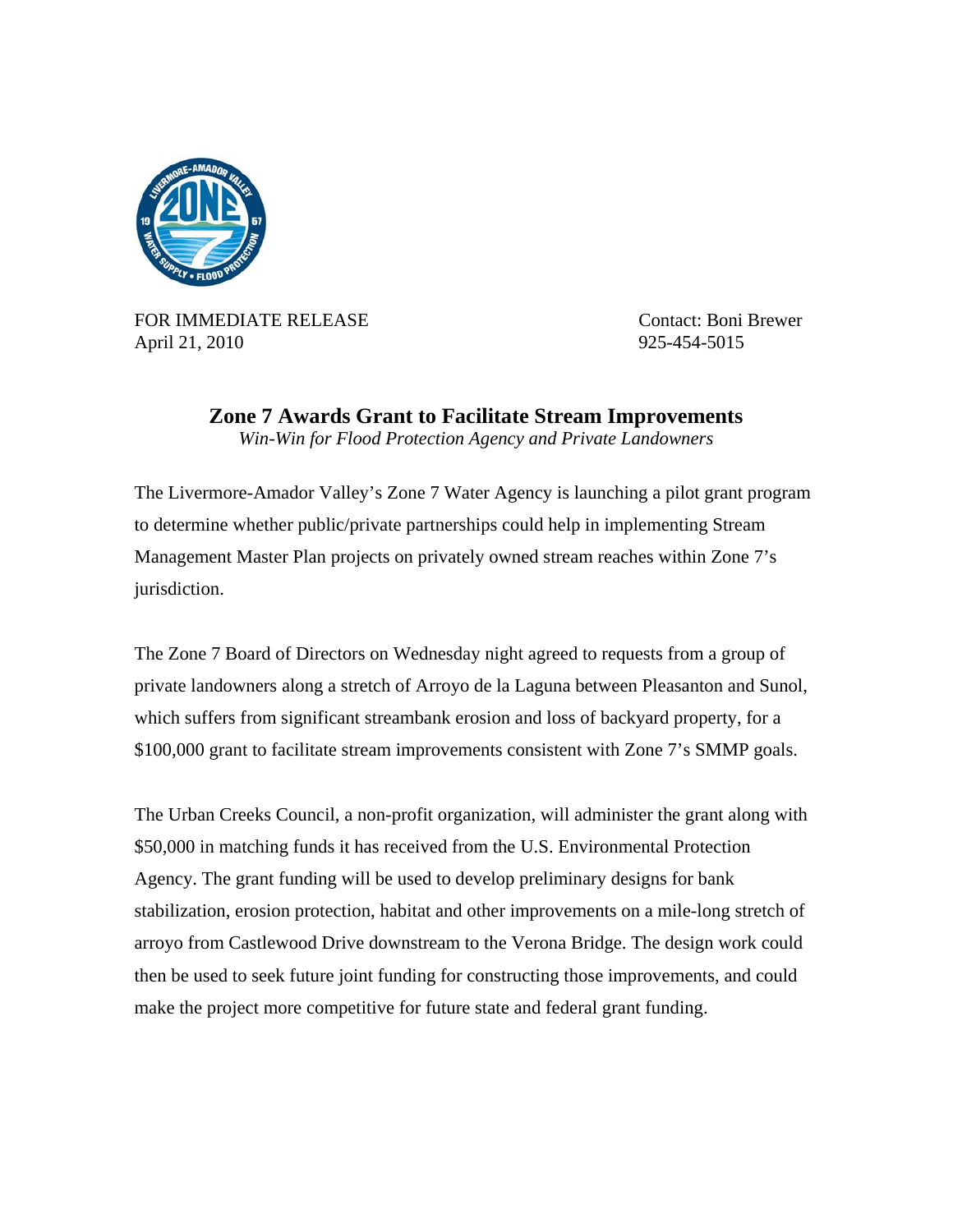"This action demonstrates Zone 7's willingness to work collaboratively on watershed issues, and provides one avenue for seeking joint funding on stream management issues like slope stabilization and restoration," said Zone 7 Board President Dick Quigley. "To finally see SMMP projects where the rubber is meeting the road – and with community involvement – is really special."

Zone 7's SMMP, adopted in 2006, identifies the lower reach of Arroyo de la Laguna – which carries much of the Livermore-Amador Valley's stormwater to Alameda Creek and on to San Francisco Bay -- as regionally important to the flood protection goals of the entire Valley. The SMMP identified a project for this stretch of arroyo that includes bed/bank stabilization, restoration/rehabilitation through bio-engineering methods, and other habitat enhancements within the reach.

Private landowners along the stretch near Verona Bridge formed a neighborhood coalition called Friends of Verona Reach to address concerns of significant bank erosion and loss of property, along with overall stream health. The bank erosion is a major source of sediment buildup in the downstream area of the arroyo, which reduces its stormwater-carrying capacity. In addition, the erosion is so great that large amounts of tree debris can become lodged downstream, causing out-of-bank flooding.

Although many of the Valley's streams and channels are under public ownership, the Verona Reach of Arroyo de la Laguna is one of many privately owned areas identified in the SMMP as important to the overall health of the Upper Alameda Creek Watershed. Achieving flood protection in the Valley is therefore difficult for Zone 7 to accomplish without costly or unpopular land acquisition. Zone 7 is hopeful that public/private partnerships in implementing some SMMP projects could be a win-win for everyone involved.

The grant program will require minimum criteria to be further refined through the pilot program: